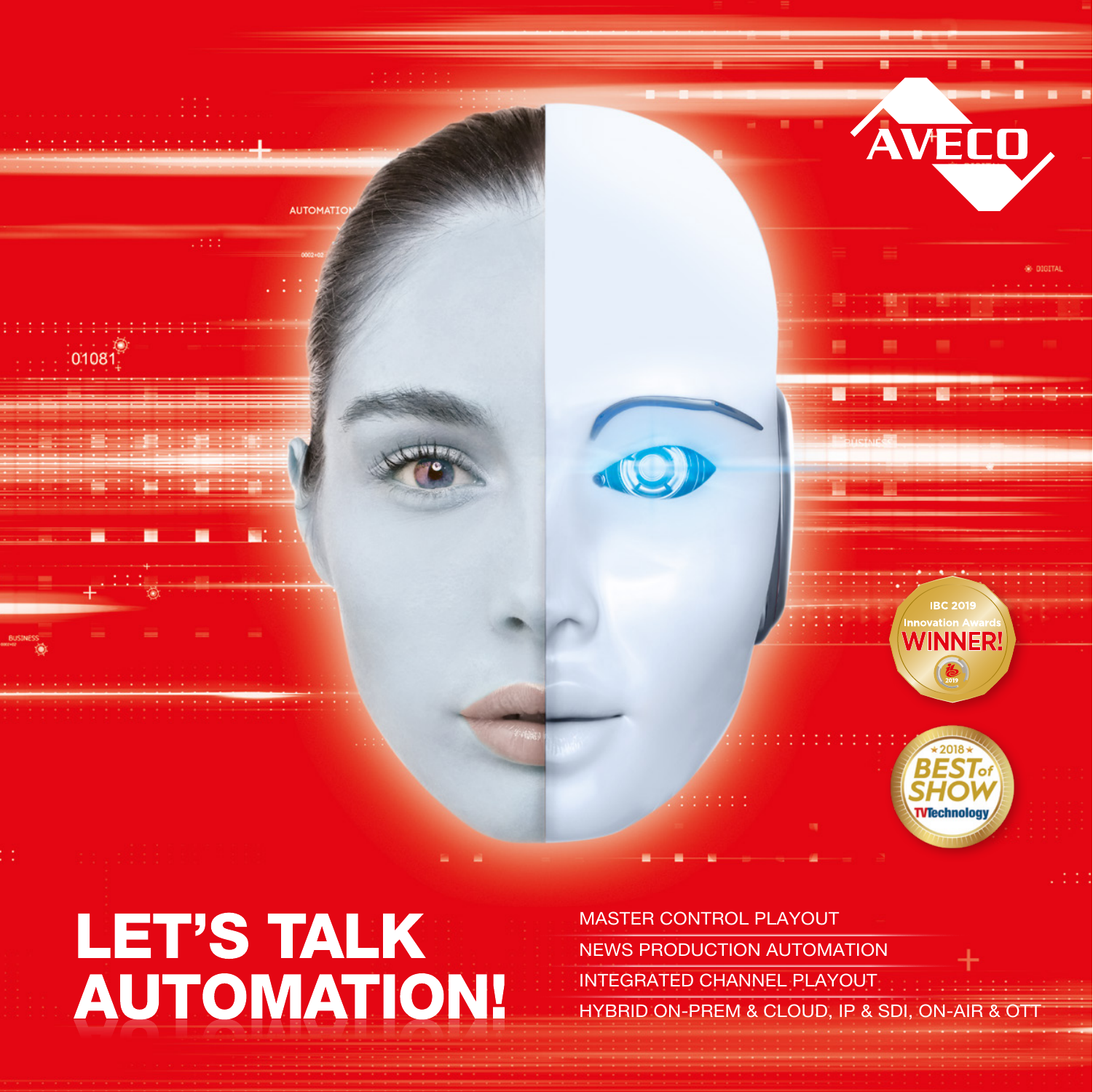### AVECO SOLUTIONS

Aveco's ASTRA and Redwood product families can be used in applications including live news-and-sports production, MCR playout, Integrated Channel Playout, mass ingest, ad insertion and disaster recovery.

All Aveco products are modular and can be integrated together with essentially all production, master control and MAM products of every media industry manufacturer. This optimizes the design of end-to-end automated solutions across the full life cycle of media from creation to delivery. As the industry's largest independent automation company, Aveco has the scale, dedication and long-term performance to be your ideal automation partner.

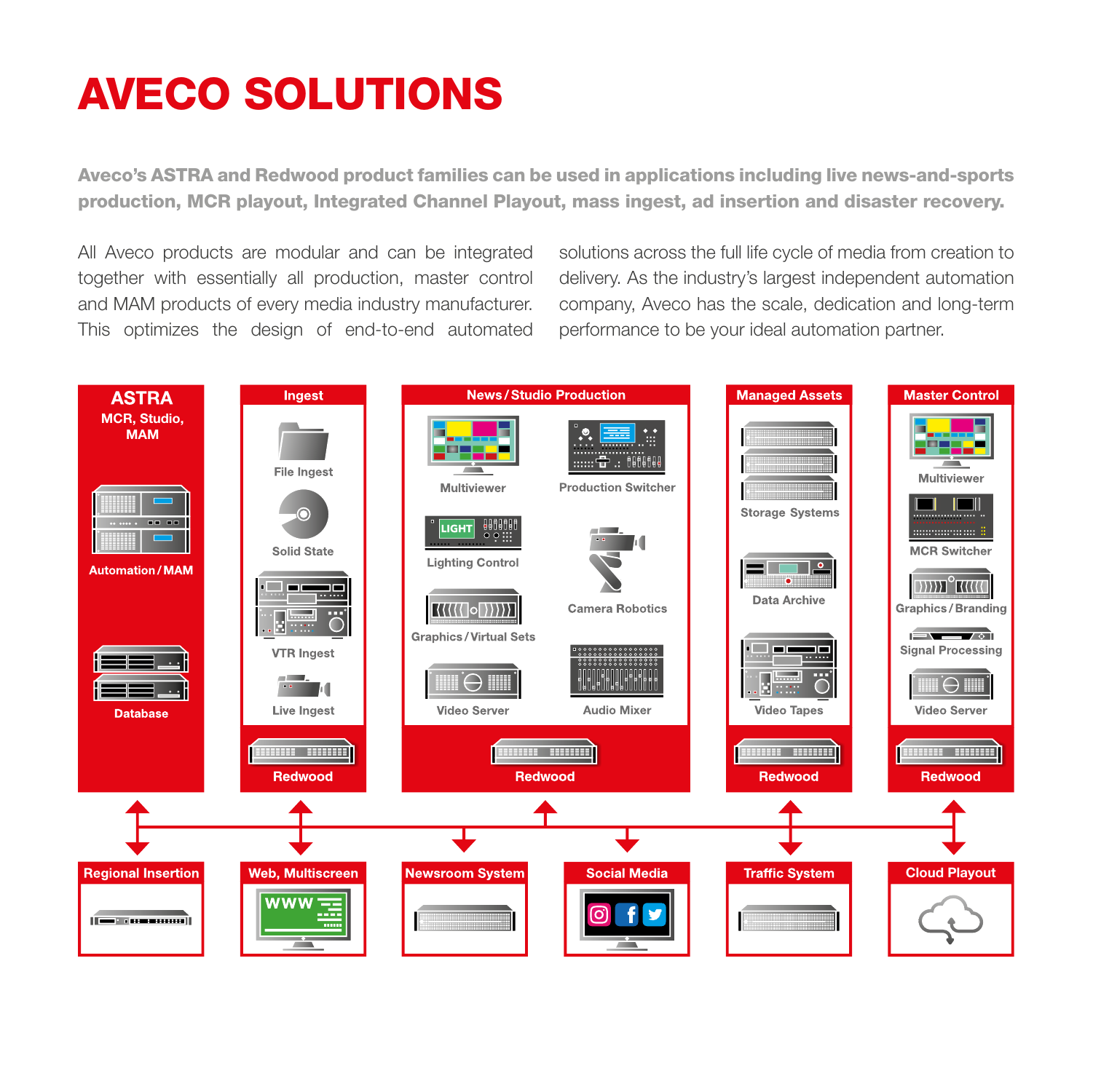## AVECO PRODUCTS

| <b>ASTRA MCR</b>     | Aveco's <b>master control automation</b> manages everything from large multichannel<br>facilities to a single TV channel, centralized as well as distributed regionally or across the<br>globe. ASTRA includes equipment pool facility management which provides unique efficiency,<br>the latest BXF 5.0 integration, and numerous exclusive features. Control is provided for any<br>3rd party product and multiple integrated playout units.   |
|----------------------|---------------------------------------------------------------------------------------------------------------------------------------------------------------------------------------------------------------------------------------------------------------------------------------------------------------------------------------------------------------------------------------------------------------------------------------------------|
| <b>ASTRA STUDIO</b>  | Aveco's news production automation solution:<br>• Designed for breaking news - unprecedented versatility<br>• More graphics, better on-air look, more viewers<br>• Less human errors<br>• PCR-MCR integration<br>• Automating additional services such as Social Media or web publishing<br>• Radical reduction in operating costs<br>• Local and Remote Hub multi-site operation<br>ASTRA Studio is the only news production automation designed |
|                      | to control multiple studios.                                                                                                                                                                                                                                                                                                                                                                                                                      |
| <b>REDWOOD GREEN</b> | An integrated channel playout device that provides ingest and playout features, hybrid<br>IP & SDI Workflows, HTML5 Graphics, COTS Hardware, Dolby® E encode/decode, modular<br>and scalable software Live and clip playout, master control switching including DVEs, subtitling,<br>independent branding of simulcast channels, live and file ingest and more. Redwood GREEN                                                                     |
|                      | is powered by Harmonic.                                                                                                                                                                                                                                                                                                                                                                                                                           |

Whether you're a station or network, a news or sports broadcaster, an entertainment, music or shopping channel, we help you be a content factory, producing, managing and delivering content reliably, efficiently and with maximum impact.